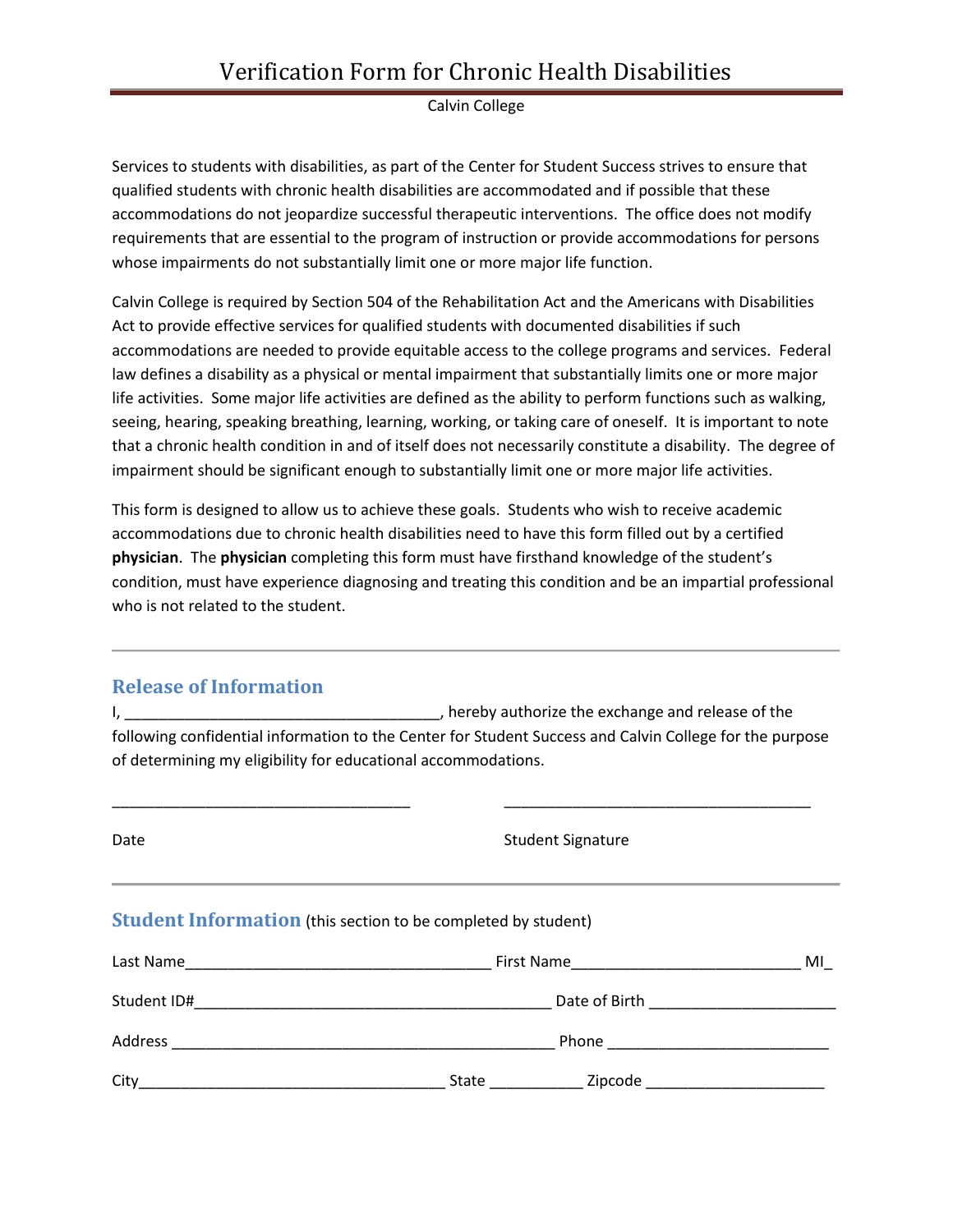# Verification Form for Chronic Health Disabilities

| Calvin College                                                                                                                        |     |        |                                                                                  |  |  |
|---------------------------------------------------------------------------------------------------------------------------------------|-----|--------|----------------------------------------------------------------------------------|--|--|
| <b>Certifying Professional</b>                                                                                                        |     |        |                                                                                  |  |  |
|                                                                                                                                       |     |        |                                                                                  |  |  |
|                                                                                                                                       |     |        |                                                                                  |  |  |
|                                                                                                                                       |     |        |                                                                                  |  |  |
|                                                                                                                                       |     |        |                                                                                  |  |  |
|                                                                                                                                       |     |        |                                                                                  |  |  |
|                                                                                                                                       |     |        |                                                                                  |  |  |
| Diagnosis:                                                                                                                            |     |        |                                                                                  |  |  |
|                                                                                                                                       |     |        |                                                                                  |  |  |
| Basis on which diagnosis was made                                                                                                     |     |        |                                                                                  |  |  |
|                                                                                                                                       |     |        |                                                                                  |  |  |
|                                                                                                                                       |     |        | ,我们也不能在这里的时候,我们也不能在这里的时候,我们也不能在这里的时候,我们也不能会不能在这里的时候,我们也不能会不能会不能会不能会不能会不能会不能会不能会不 |  |  |
| Current compliance with treatment plan: $YES$ $\square$                                                                               | NO. | $\Box$ | Other: ____________________                                                      |  |  |
| Prognosis for treatment plan. (Include likelihood of improvement or further deterioration and within<br>what approximate time frame.) |     |        |                                                                                  |  |  |
|                                                                                                                                       |     |        |                                                                                  |  |  |
|                                                                                                                                       |     |        |                                                                                  |  |  |

## **Implications for Educational Success**

Learning abilities specific to the post-secondary environment that are impaired by the disability (e.g. difficulty with concentration, slow processing speed, etc).

\_\_\_\_\_\_\_\_\_\_\_\_\_\_\_\_\_\_\_\_\_\_\_\_\_\_\_\_\_\_\_\_\_\_\_\_\_\_\_\_\_\_\_\_\_\_\_\_\_\_\_\_\_\_\_\_\_\_\_\_\_\_\_\_\_\_\_\_\_\_\_\_\_\_\_\_\_\_\_\_\_\_\_\_\_ \_\_\_\_\_\_\_\_\_\_\_\_\_\_\_\_\_\_\_\_\_\_\_\_\_\_\_\_\_\_\_\_\_\_\_\_\_\_\_\_\_\_\_\_\_\_\_\_\_\_\_\_\_\_\_\_\_\_\_\_\_\_\_\_\_\_\_\_\_\_\_\_\_\_\_\_\_\_\_\_\_\_\_\_\_ \_\_\_\_\_\_\_\_\_\_\_\_\_\_\_\_\_\_\_\_\_\_\_\_\_\_\_\_\_\_\_\_\_\_\_\_\_\_\_\_\_\_\_\_\_\_\_\_\_\_\_\_\_\_\_\_\_\_\_\_\_\_\_\_\_\_\_\_\_\_\_\_\_\_\_\_\_\_\_\_\_\_\_\_\_